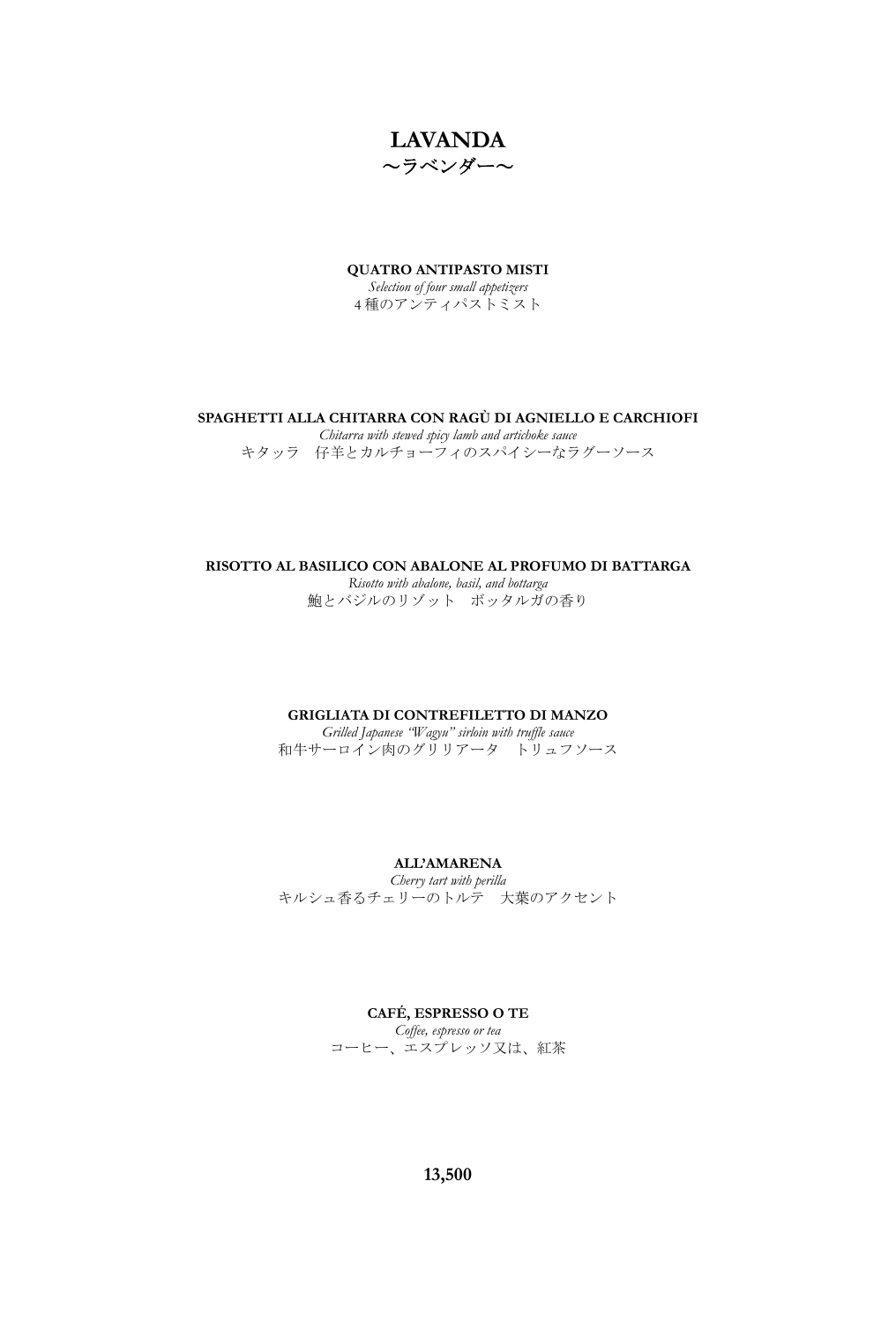# **Bosco di I'iniszio Estate** ~初夏の森~

**TONNETTO IN AGRODOLCE CON LA CREMA DI TALEGGIO**

*Sweet and sour tuna with taleggio cheese cream* 鰹のアグロドルチェ タレッジョのクレマ

**SPAGHETTI ALLA CHITARRA CON RAGÙ DI AGNIELLO E CARCHIOFI**

*Chitarra with stewed spicy lamb and artichoke sauce* キタッラ 仔羊とカルチョーフィのスパイシーなラグーソース

**RISOTTO AL BASILICO CON ABALONE AL PROFUMO DI BATTARGA**

*Risotto with abalone, basil, and bottarga* 鮑とバジルのリゾット ボッタルガの香り

**FILETTO DI BRANZINO INPADELLA CON PESTO DI MANGANZI E PERILLA CREMA**

*Pan-sautéed sea bass with Manganji chili sauce and red perilla foam* 鱸のインパデッラ 万願寺唐辛子のソースと赤紫蘇の泡

# **FILETTO DI MANZO GRIGLIATA CON COMPOSTA DI NESPORA E SUGO DI CARNE AL PROFUMO DI HANAZANSHO**

*Grilled Wagyu beef fillet with loquat compote and sichuan pepper flavored sauce* 和牛フィレ肉のグリリアータ 枇杷のコンポート 花椒の香るスーゴ ディ カルネ

**ALL'AMARENA**

*Cherry tart with perilla*  キルシュ香るチェリーのトルテ 大葉のアクセント

# **CAFÉ, ESPRESSO O TE** *Coffee, espresso or tea* コーヒー、エスプレッソ または 紅茶

**17,000**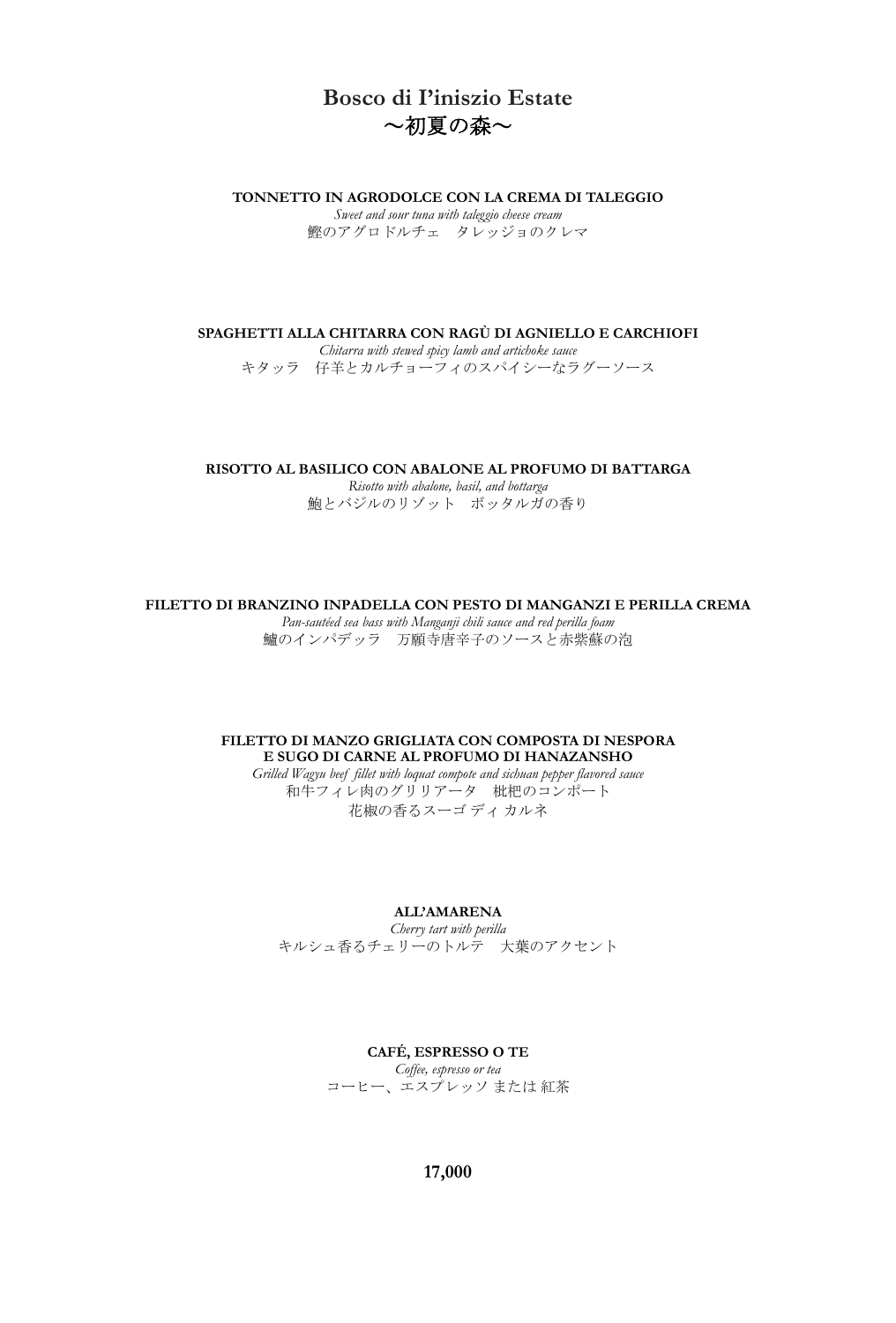# **PIACERE SUPERBO**

~極上の喜び 雲海とともに~

### **SALMONE SCOTTATO E MUSSE DI FAVE CON CAVIARE**

*Salmon semi crudo with broad bean mousse and caviar* 時鮭のセミクルード 空豆のムースとキャビアを添えて

### **INVOLTINI DI PASTA FILO AGLI ASPARAGI BIANCO CON PROSCUITTO E SALSA BAGNETTO**

*White asparagus wrapped in pie crust with prosciutto and salsa bagnetto* パートフィロで包んだホワイトアスパラガス プロシュートとサルサ・バニェット

#### **TAGLIOLINI FREDDO CON GAMBERO E PROFUMO DI AGLI AGRUMI E ZENZERO**

*Chilled tagliolini pasta with white shrimp, citrus, and ginger* 白海老の冷たいタリオリーニ 柑橘と新生姜の香り

**RISOTTO CON POMODORI DOLCE E CALAMARI**

*Risotto with fruit tomato and bigfin reef squid* フルーツトマトとアオリ烏賊のリゾット

#### **GLIGLIATA DI LA CERNIA E GNOCCHI CON SALSA DI VINO PASSITO**

*Grilled grouper wrapped in marbled fat with ricotta cheese gnocchi and passito sauce* ハタの網脂包み焼きとリコッタチーズのニョッキ パッシートソース

## **GRIGLIATA DI FILETTO DI MANZO E CON MOSTARDA DI CIPOLLA E TARTUFO FRESCHI**

*Grilled Saga beef fillet with onion mostarda, and fresh truffle* 佐賀牛フィレ肉のグリリアータ 新玉葱のモスタルダ フレッシュトリュフのサービス

# **BABA E GELATO DI TIMO**

*Limonchello baba with thyme gelato* レモンチェッロのババとタイムの香るジェラート 雲海をイメージして

#### **CAFÉ, ESPRESSO O TÉ**

*Coffee, espresso or tea* コーヒー、エスプレッソ または 紅茶

**21,000**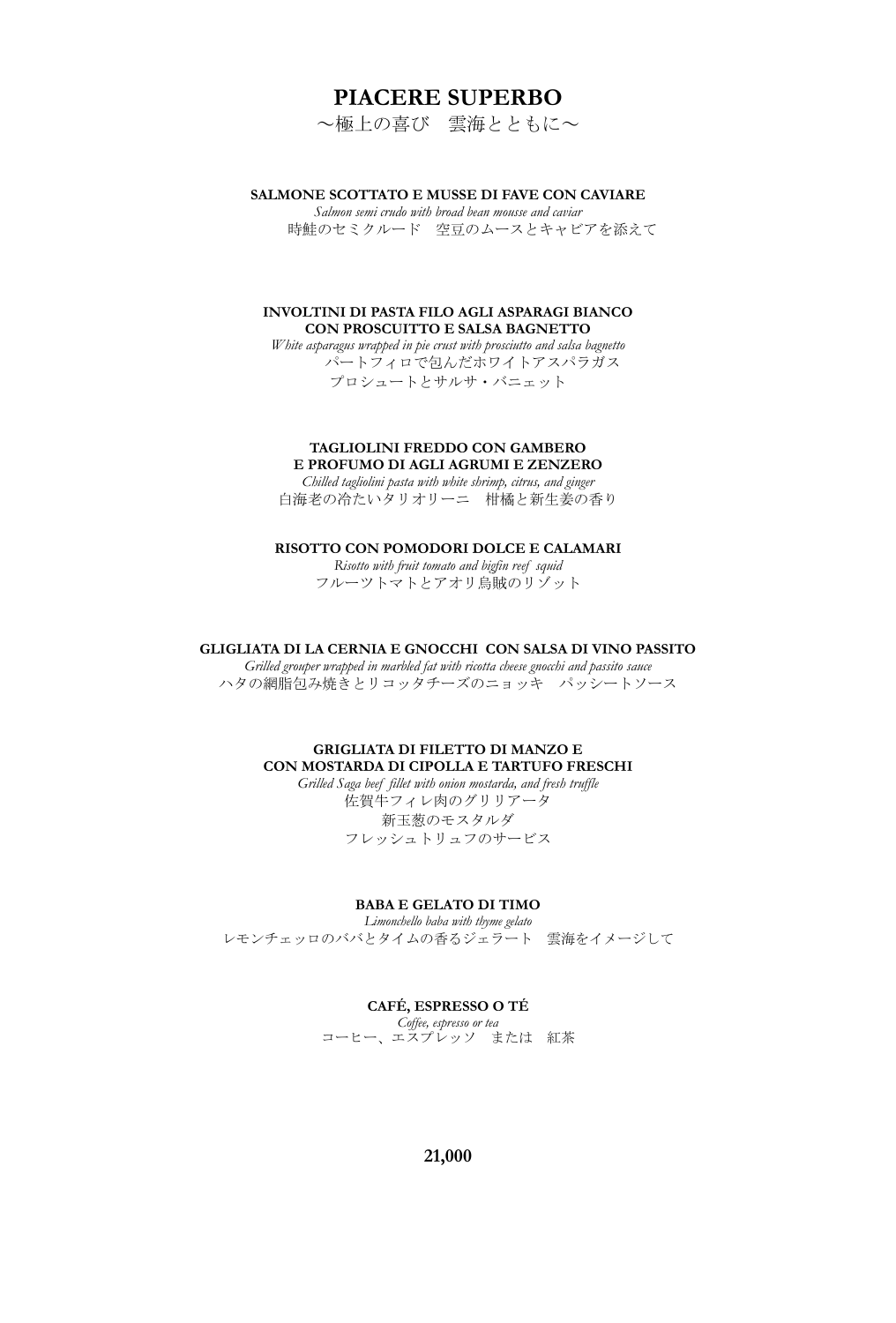# **GLI ANTIPASTI** *APPETIZERS* 前菜

## MOZZARELLA DI BUFALA CON POMODORI MATURI *Buffalo mozzarella with sweet tomato salad and balsamic vinegar, extra virgin olive oil* モッツァレラブッファラと高糖度トマトのカプリ風サラダ モデナ産熟成バルサミコとエキストラヴァージンオイル––––2,850

INASALATA DI MARE MISTA ALLA SANREMO *Marinated seafood salad Sanremo-style* バジルでマリネしたサンレモ風魚介のサラダ–––– 3,400

### CAVIALE CON BLINY DI CASTAGNA *Caviar with chestnut flour blinis* キャビアの一皿 焼きたての栗粉のブリニを添えて––––– Small 8g: 4,600 Large 50g: 25,500

TERINA DI FUNGHI PORCINI, MORCHELLA E CAPESANTE *Porcini mushroom, morel and scallop terrine* ポルチーニ茸とモリーユ茸、帆立貝のテリーナ–––– 3,600

TONNETTO IN AGRODOLCE CON LA CREMA DI TALEGGIO *Sweet and sour tuna with taleggio cheese cream* 鰹のアグロドルチェ タレッジョのクレマ––––4,200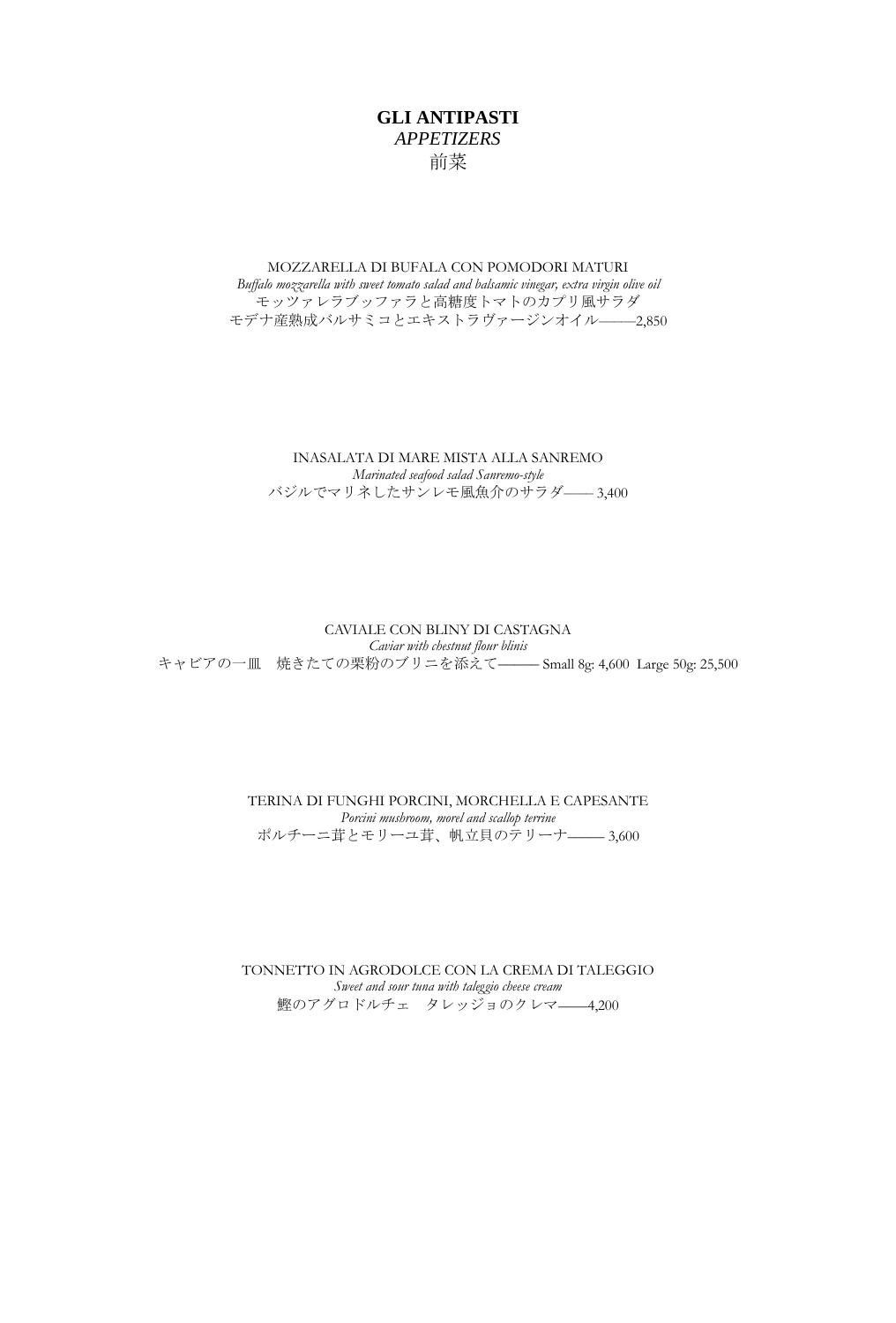# **I PRIMI PIATTI** *FIRST COURSES*

スープ・パスタ・リゾット

MINESTRA ALLA DODICI VERDURE STAGIONI *Seasonal twelve-vegetable minestrone soup* 12 種類の野菜で作ったミネストローネスープ––––1,850

### PAPPARDELLE FRESCHE CON RAGU D'ANATRA AL VINO ROSSO *Homemade Pappardelle pasta with stewed duck and red wine sauce* オレンジ風味の自家製パスタ パッパルデッレ 鴨肉と赤ワインの濃厚ラグーソース–––––3,700

# SPAGHETTI FRESCHI ALLO SCOGLIO IN SALSA DI ASTICE *Homemade spaghetti with seafood and lobster sauce* 海の幸の自家製スパゲッティー 滑らかなオマール海老のソース–––––3,600

TAGLIATELLE CON SPALLA DI MAIALE, GLI ASPARASI E LO ZUCCHINI *Two colors tagliatelle with pork shoulder, asparagus, and zucchini sauce* 2色のタリアテッレ 豚肩肉とアスパラガス、 ズッキーニのソース 木の芽の香り–––––2,800

### SPAGHETTI ALLA CHITARRA CON RAGÙ DI AGNIELLO E CARCHIOFI *Chitarra with stewed spicy lamb and artichoke sauce* キタッラ 仔羊とカルチョーフィのスパイシーなラグーソース––––3,300

RISOTTO AL BASILICO CON ABALONE AL PROFUMO DI BATTARGA *Risotto with abalone, basil, and bottarga* 鮑とバジルのリゾット ボッタルガの香り––––3,500

RISOTTO CON POMODORI DOLCE E CALAMARI *Risotto with fruit tomato and bigfin reef squid* フルーツトマトとアオリ烏賊のリゾット––––– 3,600

※ディナーメニューで使用しているお米はイタリア産カルナローリ米 100%でございます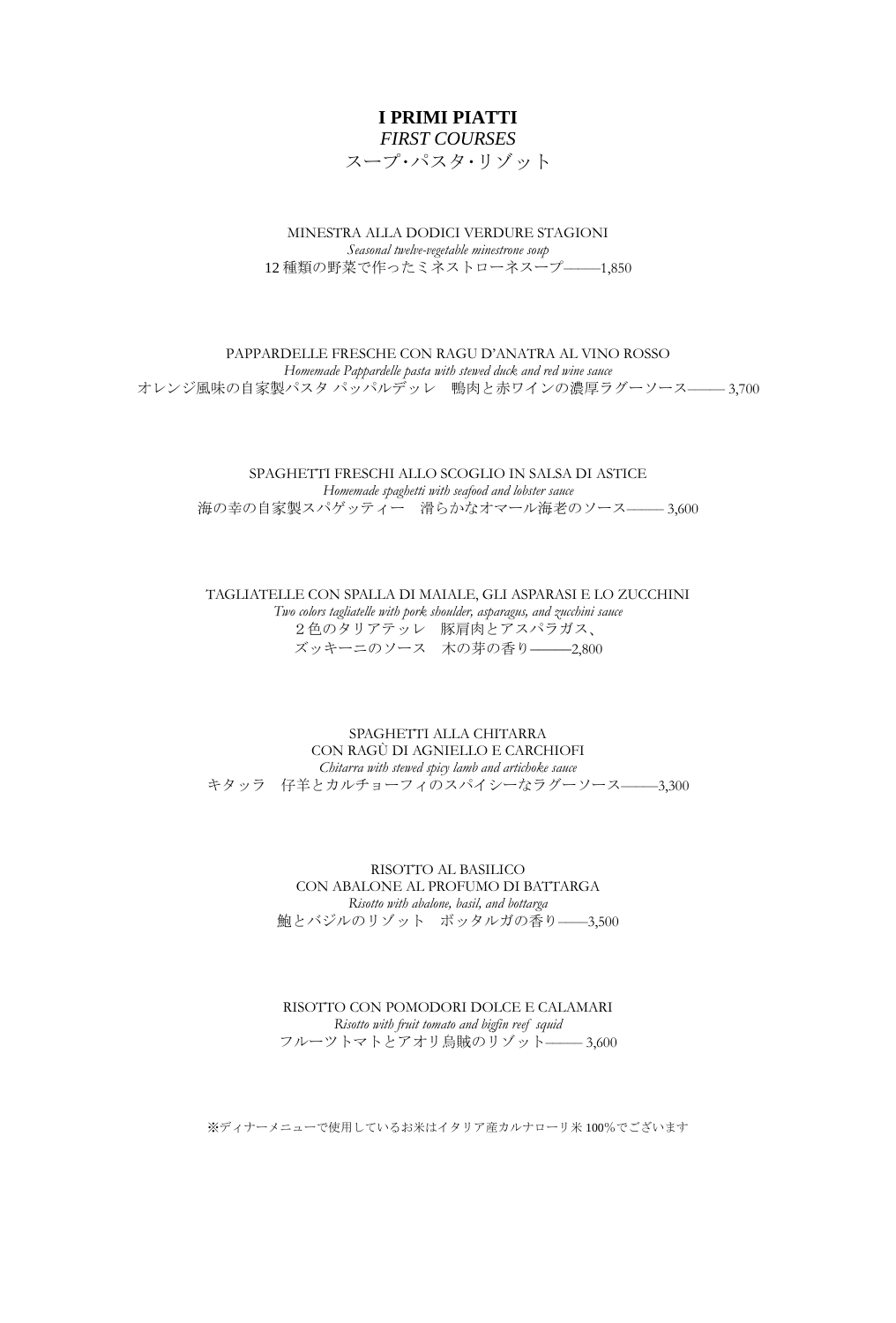# **I PESCI E I CROSTACEI** *FISH AND SHELLFISH* 魚料理

### **FILETTO DI ISAKI IN PADELLA CON CALAMARI E CHOLIZO** *Pan-sautéed grunt with squid and chorizo sauce* いさきのインパデッラ 真烏賊とチョリソーのソース––––––––5,000

FILETTO DI BRANZINO INPADELLA CON PESTO DI MANGANZI E PERILLA CREMA *Pan-sautéed sea bass with Manganji chili sauce and red perilla foam* 鱸のインパデッラ 万願寺唐辛子のソースと赤紫蘇の泡–––––6,650

GLIGLIATA DI LA CERNIA E GNOCCHI CON SALSA DI VINO PASSITO *Grilled grouper wrapped in marbled fat with ricotta cheese gnocchi and passito sauce* ハタの網脂包み焼きとリコッタチーズのニョッキ パッシートソース––––7,350

> PESCE ALL'AQUA PAZZA *Stewed gurnard and sea clam(Accept from 2 people))* ほうぼうのアクアパッツァ (2名様から) –––– 9,000